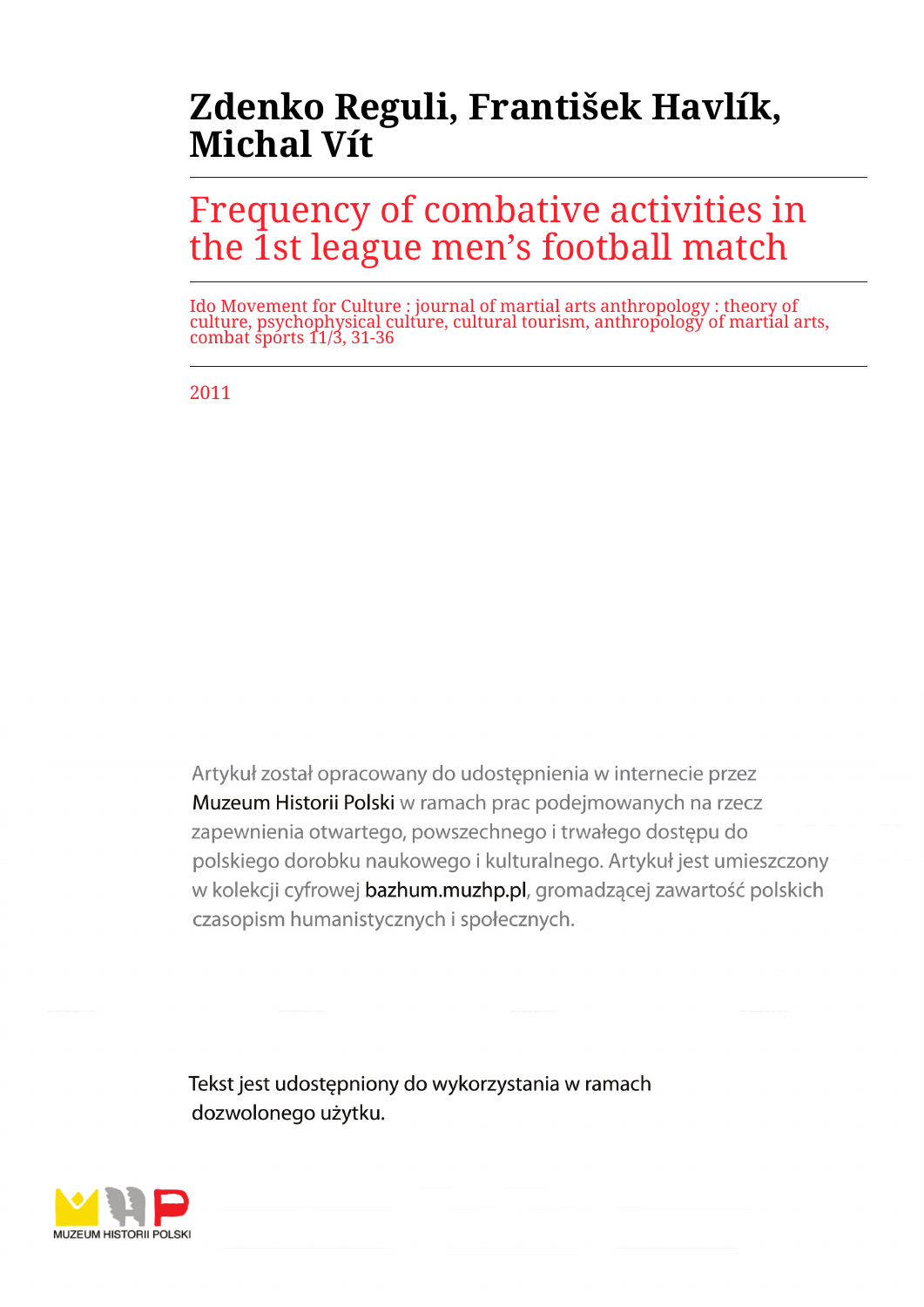## *© Idōkan Poland Association* "IDO MOVEMENT FOR CULTURE. Journal of Martial Arts Anthropology", Vol. 11, no. 3 (2011), pp. 31–36

Zdenko Reguli, FrantiŠek Havlík, Michal Vít Faculty of Sport Studies, Masaryk University in Brno (Czech Republic)

# **Frequency of Combative Activities in the 1st League Men's Football Match**

Submission: 14.10.2010; acceptance: 26.03.2010

**Key words**: combative pushes, combative oppositions, contact play

#### **Abstract**

**Introduction.** Football, a dynamic sport game, belongs to heuristic sport activities. In these activities it can come to an unavoidable contact with the opponent in an effort to fight the ball out. Besides that there are a lot of game situations where it is advantageous to employ the contact with the opponent as a part of game techniques and tactics. **Aim.** The aim of the research is to discover and describe combative activities in a football game and also to find out their frequency in a football match. **Material and methods.**  For the research and observation we have chosen five matches of FC Baník Ostrava team that was in the particular year 2008/2009 a participant of the highest Czech football competition – 1st Gambrinus League. Indirect monitoring from the recording was used for the observation. The record was created by a detailed analysis of one match, where we segregated the observed combative activities. The monitored situations were as follows:

- what combative activity was performed
- the post of the player who performed the combative activity
- half time
- the rival of the monitored team

**Results.** The number of particular combative activities out of five monitored matches was:

- 120 oppositions (24 in one match)
- 259 pushes (51.8 in one match)

Vol. 11, ma. 3 (2011), pp. 31-36<br>
O RIVGULI, FRANTISEK HAVILIK, MICHAILM, MICHAILM, MICHAILM, MICHAILM, MICHAILM, MICHAILM, MICHAILM, MICHAILM, MICHAILM, MICHAILM, ASSEMENTING STRIBUTED IN THE CONDUCT CONDUCT CONDUCT COND The character of a football game is created by sport rules that from the combative activities allow using mainly pushes. Other basic pushes can be in conflict with the rules. The most active post in usage of combative elements is the forward. In one match it was monitored 5.6 oppositions and 5.3 pushes on average. The high proportion of combative elements is caused by the active role of the forward in a football match. From the point of view of football game tactic it is interesting that in the second half-times we monitored lower occurrence of oppositions (13.6:10.4 in one match on average), however, there was higher occurrence of pushes (23.2:28.26 in one match on average).The total sum of combative activities is higher in the second half-times in general. **Conclusions.** Finally, we state that combative activities have an irreplaceable position in football nowadays and their mastering is an important part of team performance. The team that is not fully prepared for physically and mentally demanding contact style of football has a worse position in contrast to teams that mastered combative techniques well.

### **Introduction**

Football as a dynamic sport game belongs to heuristic sport activities. Quick translocations, sudden change of movement direction, as well as driving the ball under opponent's pressure are the typical features of this game [Votík 2003; Večeřa, Nováček 1995; Navara, Buzek 1986; Matoušek 1973]. In these movements it can come to an unavoidable contact with the opposing player in an effort to find the ball out. Besides that, there are many game situations were it is advantageous to employ the contact with

the opponent as a part of game techniques and tactics. Since football can be considered a ritual game, various types of contact often belong to these rituals. Taken from the point of view of categorization of sport activities combatives penetrate sport games in terms of movement [Reguli 2005].

In combatives we draw from their taxonomy and actual definition [Reguli 2005]. Combatives are physical exercises aimed at a contact physical defeat of a partner. Combatives are comprised of specific exercises which prepare a participant to overcome their partner by means of a physical contact.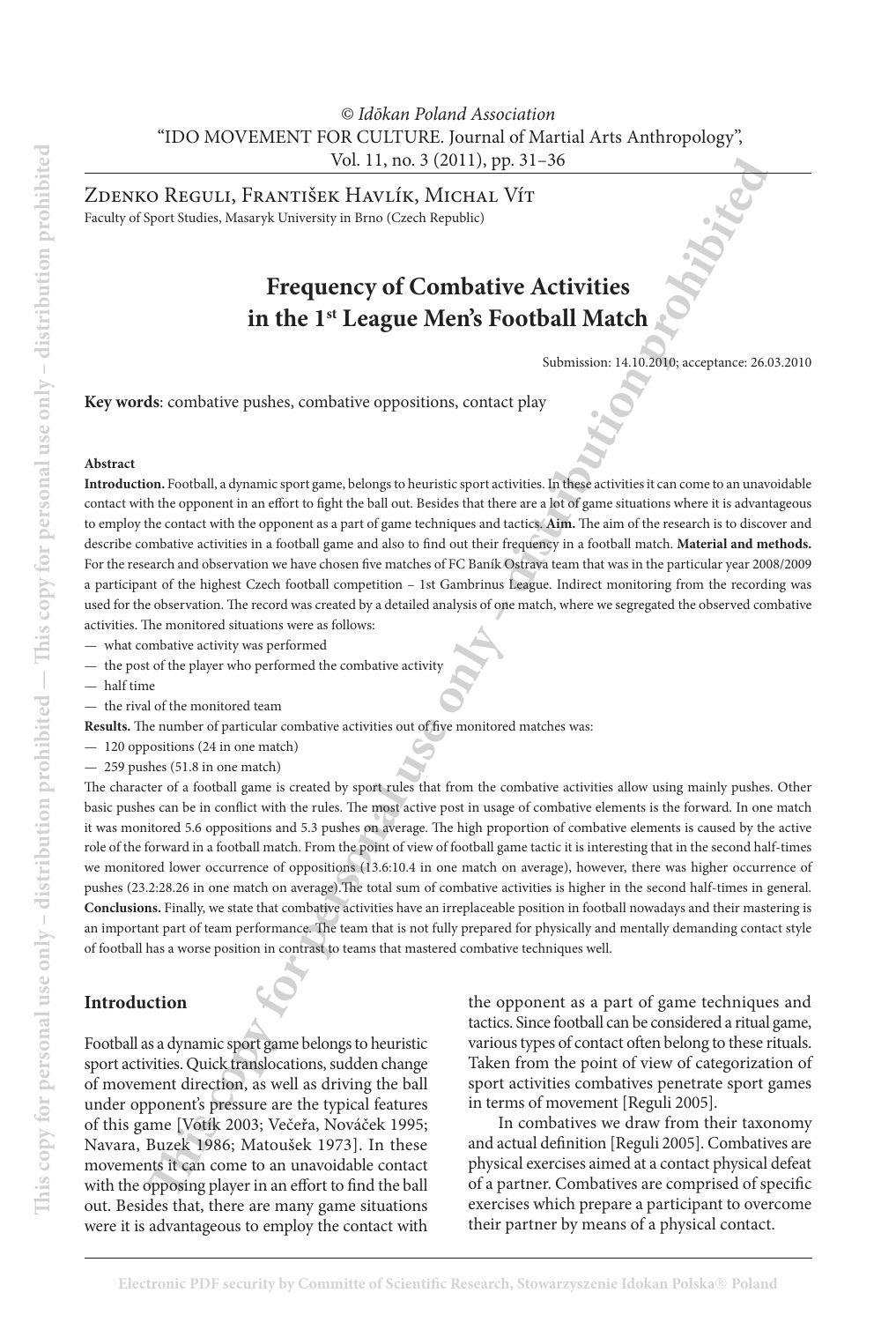| Tab. 1. 1st Gambrinus League in th season 2008/2009 |  |
|-----------------------------------------------------|--|
|-----------------------------------------------------|--|

|                                                    | <b>Team</b>                                            | Z        | $\mathbf{V}$                                                                                           | $\bf R$                                                                                                 | ${\bf P}$           | <b>VB</b>                                | <b>OB</b> | B                                                         |
|----------------------------------------------------|--------------------------------------------------------|----------|--------------------------------------------------------------------------------------------------------|---------------------------------------------------------------------------------------------------------|---------------------|------------------------------------------|-----------|-----------------------------------------------------------|
| $1.$                                               | SK Slavia Praha                                        | 16       | 11                                                                                                     | 4                                                                                                       | 1                   | 37                                       | 11        | 37                                                        |
| $\overline{2}$ .                                   | FK Mladá Boleslav                                      | 16       | 9                                                                                                      | 4                                                                                                       | 3                   | 23                                       | 16        | 31                                                        |
| 3.                                                 | FC Baník Ostrava                                       | 16       | 9                                                                                                      | 3                                                                                                       | $\boldsymbol{4}$    | 30                                       | 16        | 30                                                        |
| 4.                                                 | AC Sparta Praha                                        | 16       | 8                                                                                                      | 3                                                                                                       | 5                   | 27                                       | 17        | $27\,$                                                    |
| 5.                                                 | Slovan Liberec                                         | 16       | 7                                                                                                      | 5                                                                                                       | $\boldsymbol{4}$    | 21                                       | $-17$     | 26                                                        |
| 6.<br>7.                                           | SK Sigma Olomouc<br>FC Viktoria Plzeň                  | 16<br>16 | 7<br>5                                                                                                 | 5<br>7                                                                                                  | $\overline{4}$<br>4 | 21<br>23                                 | 21<br>19  | 26<br>22                                                  |
| 8.                                                 | <b>FK Teplice</b>                                      | 16       | 6                                                                                                      | 4                                                                                                       | 6                   | 17                                       | 14        | 22                                                        |
| 9.                                                 | FK Baumit Jablonec                                     | 16       | 6                                                                                                      | $\overline{4}$                                                                                          | 6                   | 16'                                      | 20        | 22                                                        |
| 10.                                                | 1. FC Brno                                             | 16       | 5                                                                                                      | 5                                                                                                       | 6                   | 17                                       | 16        | 20                                                        |
| 11.                                                | FK Bohemians Praha                                     | 16       | 6                                                                                                      | 1                                                                                                       | 9                   | 23                                       | 28        | 19                                                        |
| 12.                                                | 1. FK Příbram                                          | 16       | 5                                                                                                      | 3                                                                                                       | 8                   | 17 <sub>2</sub>                          | 21        | 18                                                        |
| 13.                                                | SK Dynamo Č. Budějovice                                | 16       | 3                                                                                                      | 9                                                                                                       | $\overline{4}$      | 14                                       | 22        | 18                                                        |
| 14.                                                | <b>SK Kladno</b>                                       | 16       | 3                                                                                                      | $\overline{\mathbf{4}}$                                                                                 | 9                   | 9 <sup>7</sup>                           | 27        | 13                                                        |
| 15.                                                | FK Viktoria Žižkov                                     | 16       | 3                                                                                                      | 2                                                                                                       | 11                  | 16                                       | 26        | 11                                                        |
| 16.                                                | FC Tescoma Zlín                                        | 16       | $\overline{2}$                                                                                         | 3                                                                                                       | 11                  | 8                                        | 27        | 9                                                         |
| Explanations:                                      |                                                        |          |                                                                                                        | P - Number of losses                                                                                    |                     |                                          |           |                                                           |
|                                                    | Z - Number of played matches                           |          |                                                                                                        | VB - Number of scored goals                                                                             |                     |                                          |           |                                                           |
|                                                    | V- Number of wins from the total number of matches     |          |                                                                                                        | OB- Number of received goals                                                                            |                     |                                          |           |                                                           |
|                                                    | R - Number of draws                                    |          |                                                                                                        | B - Number of individual teams                                                                          |                     |                                          |           |                                                           |
|                                                    |                                                        |          |                                                                                                        |                                                                                                         |                     |                                          |           |                                                           |
|                                                    |                                                        |          |                                                                                                        |                                                                                                         |                     |                                          |           |                                                           |
|                                                    | Basic combatives occur in basic combative              |          |                                                                                                        |                                                                                                         |                     |                                          |           | not aware of any study dealing with frequency of          |
|                                                    | relations and are carried out by relatively simple     |          |                                                                                                        |                                                                                                         |                     | combative activities in a football game. |           |                                                           |
|                                                    | fighting exercises performed with one or more          |          |                                                                                                        |                                                                                                         |                     |                                          |           |                                                           |
|                                                    | opponents. We can divide them on the basis of          |          |                                                                                                        |                                                                                                         |                     |                                          |           |                                                           |
|                                                    | biomechanical complexity of their course.              |          | Aim                                                                                                    |                                                                                                         |                     |                                          |           |                                                           |
|                                                    | We distinguish:                                        |          |                                                                                                        |                                                                                                         |                     |                                          |           |                                                           |
| — Pulls                                            |                                                        |          |                                                                                                        |                                                                                                         |                     |                                          |           | The aim of our research is to reveal and describe         |
| - Pushes                                           |                                                        |          |                                                                                                        |                                                                                                         |                     |                                          |           | combative activities in a football game as well as        |
|                                                    | - Oppositions.                                         |          |                                                                                                        |                                                                                                         |                     |                                          |           |                                                           |
|                                                    | In pulls the opponent is translocated or pulled        |          | to find out their frequency in a football match.<br>With the help of detailed analysis and creation of |                                                                                                         |                     |                                          |           |                                                           |
|                                                    | to our side. The fighters provide centrifugal pressure |          |                                                                                                        |                                                                                                         |                     |                                          |           |                                                           |
|                                                    | always in the direction from the opponent in the       |          |                                                                                                        | clear statistics of five chosen matches we want to<br>contribute to extension of knowledge of combative |                     |                                          |           |                                                           |
|                                                    |                                                        |          |                                                                                                        | activities in football.                                                                                 |                     |                                          |           |                                                           |
|                                                    | anteroposterior direction. The direction of power      |          |                                                                                                        |                                                                                                         |                     |                                          |           |                                                           |
|                                                    | vector provided by both fighters is the same.          |          |                                                                                                        | Objectives:                                                                                             |                     |                                          |           |                                                           |
|                                                    | In pushes the opponent is translocated or just         |          |                                                                                                        | - Determination of the main combative activities                                                        |                     |                                          |           |                                                           |
|                                                    | pushed out from their side. As regards the fighters    |          | in football                                                                                            |                                                                                                         |                     |                                          |           |                                                           |
|                                                    | the vector of power is centripetal acting towards      |          | - Creation of a record                                                                                 |                                                                                                         |                     |                                          |           |                                                           |
|                                                    | the opponent in the anteroposterior direction.         |          |                                                                                                        | - Analysis of the records of particular matches                                                         |                     |                                          |           |                                                           |
|                                                    | The direction of the power vector is identical in      |          |                                                                                                        | - Statistical processing of the video records and                                                       |                     |                                          |           |                                                           |
|                                                    | both fighters. Considering the power vectors of the    |          |                                                                                                        | interpretation of the results.                                                                          |                     |                                          |           |                                                           |
|                                                    | fighters pulls are opposite to pushes.                 |          |                                                                                                        |                                                                                                         |                     |                                          |           |                                                           |
|                                                    | In oppositions the aim is to deny the adversary        |          |                                                                                                        |                                                                                                         |                     |                                          |           |                                                           |
|                                                    | the opportunity to establish any contact. The          |          |                                                                                                        | <b>Methods and materials</b>                                                                            |                     |                                          |           |                                                           |
|                                                    | direction of power vector changes instantly            |          |                                                                                                        |                                                                                                         |                     |                                          |           |                                                           |
|                                                    |                                                        |          |                                                                                                        |                                                                                                         |                     |                                          |           |                                                           |
| during the course of combat. Pulls and pushes      |                                                        |          | For the research and observation we have chosen                                                        |                                                                                                         |                     |                                          |           |                                                           |
| change quickly in mutual combinations in           |                                                        |          | FC Baník Ostrava Team that was in the particular                                                       |                                                                                                         |                     |                                          |           |                                                           |
| different directions. Oppositions present the most |                                                        |          | year 2008/2009 a participant of the highest Czech                                                      |                                                                                                         |                     |                                          |           |                                                           |
| demanding group of basic combatives requiring      |                                                        |          | football competition - the 1 <sup>st</sup> Gambrinus League.                                           |                                                                                                         |                     |                                          |           |                                                           |
| high co-ordination abilities, which makes room     |                                                        |          | This club was founded in 1992 and regularly takes                                                      |                                                                                                         |                     |                                          |           |                                                           |
| for greater application of tactics and makes for   |                                                        |          |                                                                                                        |                                                                                                         |                     |                                          |           | part in our highest football league; in a post-war        |
| improvements in individuals who are well versed    |                                                        |          |                                                                                                        | era A-team of this club has only twice descended                                                        |                     |                                          |           |                                                           |
| in psychology, technique, tactics, with greater    |                                                        |          |                                                                                                        |                                                                                                         |                     |                                          |           | from the 1 <sup>st</sup> league. This club has become the |
| experience, etc.                                   |                                                        |          |                                                                                                        |                                                                                                         |                     |                                          |           | league master four times, the last it was in 2004,        |
|                                                    |                                                        |          |                                                                                                        |                                                                                                         |                     |                                          |           |                                                           |

- Pulls
- Pushes
- Oppositions.

We suppose that these combative activities can be observed even in football. However, we are

### **Aim**

- Determination of the main combative activities in football
- Creation of a record
- Analysis of the records of particular matches
- Statistical processing of the video records and interpretation of the results.

#### **Methods and materials**

For the research and observation we have chosen FC Baník Ostrava Team that was in the particular year 2008/2009 a participant of the highest Czech football competition – the  $1<sup>st</sup>$  Gambrinus League. This club was founded in 1992 and regularly takes part in our highest football league; in a post-war era A-team of this club has only twice descended from the  $1<sup>st</sup>$  league. This club has become the league master four times, the last it was in 2004, and even nowadays it moves in first places of the table. This can be proved by its placement in our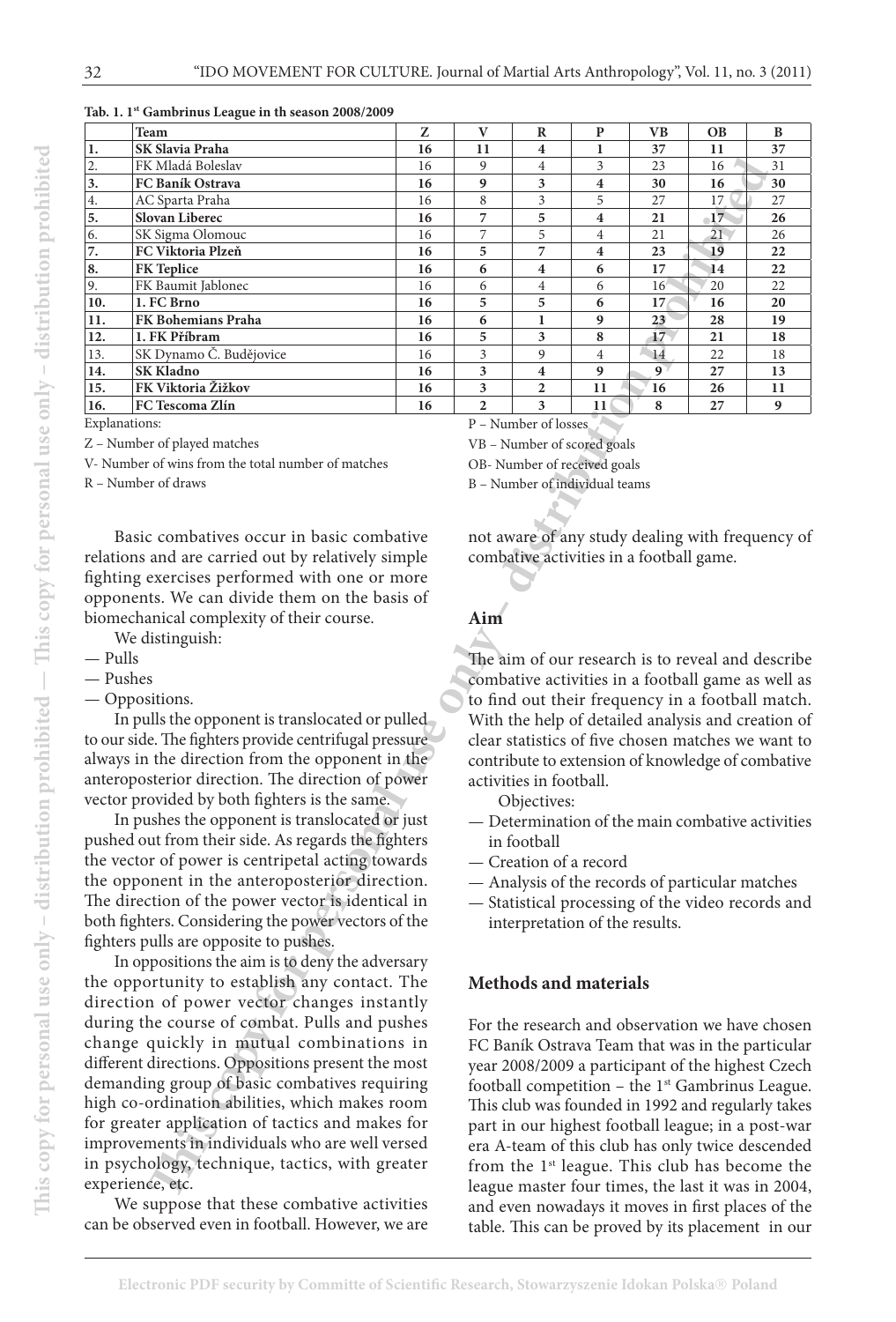highest football competition in the last five years  $-1$ <sup>st</sup> place in 2003/2004, 7<sup>th</sup> place 2004/2005, 6<sup>th</sup> place 2005/2006, 7th place 2006/2007 and 3rd place in the season 2007/2008.

The monitored team is the front club that regularly places in the first half of the 1<sup>st</sup> football league table. This fact proves that FC Baník Ostrava Team occupies in the historical table of the 1<sup>st</sup> Czech Football League the fifth position out of all 29 teams that took part in the history of the highest Czech Football League.

The state and the placement of the teams after the autumn season 2008/2009 are clearly shown in Table 1. For our monitoring five matches were chosen randomly. The rivals of the observed team are in Table 1 printed bold.

**The matrix of the first term is the front of the matrix of the space of the space of the personal use of the front of the Front of the Front of the Front of the Front of the Front of the Front of the Front of the Front o** The age of the male players ranges between 19 and 35; all of them are professional football players. In all five monitored matches there were 18 Baník players in total; however the performance of some was strictly of just episodic character – e.g. the player Pavlík entered the match only for 3 minutes, Lukeš for 4 minutes. To sum up the observed group consisted of just 16 players. The group is characterized as compact; there were no greater fluctuations or changes in team composition. On individual positions participated 2 goalkeepers, 5 backs, 8 halfbacks and 3 forwards.

All observed matches were played on natural grass. Out of five monitored matches Baník played their home games five times and twice played host. With regard to the season the matches where played in, the grounds were wet and soft though always well prepared. None of the match took place on heavily waterlogged ground that would disable the players' natural movement and the climatic factors were sufficient as well. Only one match in Olomouc was played in occasional light snowing.

# **Methods**

Indirect monitoring from the record was used for the observation. It was possible to slow or possibly replay the individual phases of the match, and thus evaluate and analyze the fall technique in a particular situation of the match.

The record paper was created on the basis of a detailed analysis of one match, where we segregated the most frequently observed fall techniques. After that we recorded fall techniques appearing in individual matches onto the pre-prepared record paper. The monitored situations were:

— what basic combative was performed

— the post of the player that performed the basic combative

From the point of view of the post of the player that performed the basic combative, we distinguished a goal-keeper, forward, halfback and back. We observed two main forms of basic combatives in the game in general:

— pushes

— oppositions

As we noticed by creating the record paper, the pulls were in observed matches not present. These were always a part of pushes as a complex combative feature.

#### **Results and discussion**

#### *Number of individual basic combatives in all observed matches was*

| oppositions | 120 |
|-------------|-----|
| pushes      | 259 |

In all five monitored matches 379 basic combatives were recorded in total, with more then doubled occurrence of pushes. It is shown that the football players tend to use natural and simple movement actions (gross motor skills). On one match falls 75.8 basic combatives on average.

#### *Number of basic combatives according to game positions*

From the theoretical and practical point of view it is important, what players employ most basic combatives. In this part we focus on analysis of average frequency of monitored basic combatives in individual game positions in one match on one player of a particular game position. Since there is not the same number of players on the individual position we deal with frequency calculated on one player of a particular game position (Fig 1):

- forward
- halfback
- back
- goalkeeper

We can see that the frequency of individual basic combatives is different mainly in pushes. Employment of basic combatives by a goalkeeper was practically not noticed (Tab 2). We further analyze individual player positions in details.

**Tab 2. Average frequency of basic combatives on one match and one calculated player**

|             | pushes | oppositions      |
|-------------|--------|------------------|
| Forward     | 5.3    | 5.6              |
| Halfback    | 5.25   | 2.1              |
| <b>Back</b> | 5.1    |                  |
| Goalkeeper  | 0.4    | $\left( \right)$ |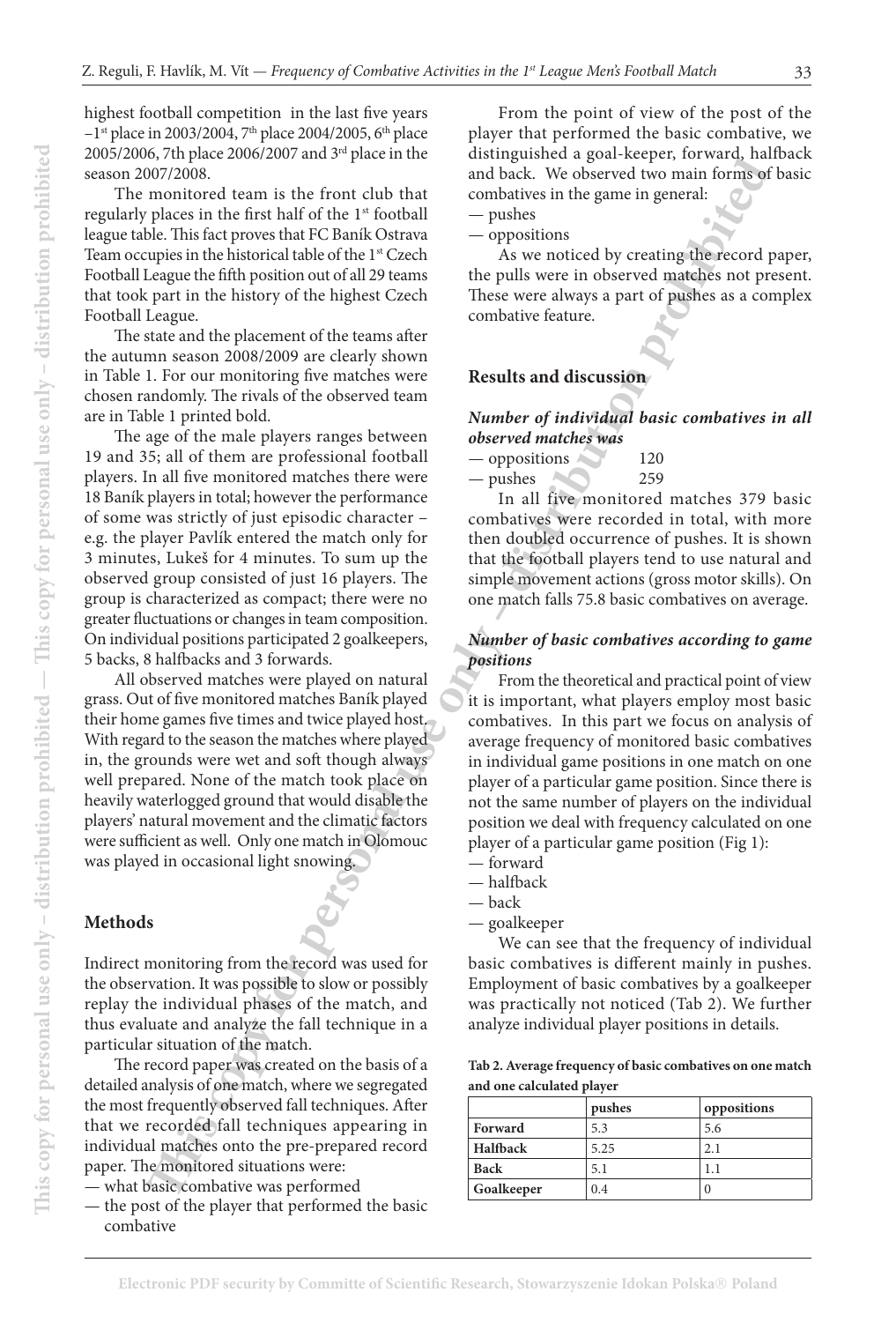

**Fig 1.** Average frequency of basic combative techniques in one match and one player

#### *Forward*

In one forward we noticed in one match: pushes 5.3 on average oppositions 6 on average

Even though it was proved that pushes are more employed in football, slight prevalence of oppositions was noticed in forwards. It can be explained so that the forward tries to get to the ball anyway and he often does not use just clear body play. In an effort to gain the ball the player helps himself also with his arms which he tries to deviate the back from his advantageous position. His activity is very often on the edge of football rules. We state that the forwards employ most combative elements.

#### *Halfb ack*

In one halfback we found out in one match: pushes 5.25 on average oppositions 2.1 on average

The most frequently employed combative elements were pushes. Oppositions were surprisingly used rarely- every halfback just 2.1 times per one match on average. The Ostrava halfbacks play clear style football without any redundant contact.

#### *Back*

In one back we found out in one match: pushes 5.1 on average oppositions 1.1 on average

The use of pushes by the Ostrava defending players is prevalent. Every player in the line of defence performs 5.1 pushes in one match on average. It is remarkable that Ostrava back used in the monitored matches only 1.1 pushes per one match. The players try to prevent the contact. One

influential thing is also the fact that Ostrava tries to enforce the opponents their own play style and the Ostrava players do not want to be "pushed back", thus the backs do not have to solve complicated defence situations.

#### *Goalkeeper*

In one goalkeeper we found out in one match:<br>pushes 0.4 on average

0.4 on average oppositions 0 on average

In goalkeepers we do not suppose any contact with the opponents. Both pushes were performed in specific situations. On the other hand the goalkeeper employs various fall techniques (5 per one match on average).

#### *Eff ectiveness in use of basic combatives*

The frequency of combative elements gives evidence just about their quantity but not their effectiveness. In football the basic combatives are employed as a means for obtaining the dominance in personal fight and in the game in general. We were also interested in efficiency of use of oppositions and pushes by Ostrava players.

From the total number of 120 pushes there were 64 successful and 56 unsuccessful. The Ostrava players had slightly positive balance with applying oppositions. Out of the total number of 259 pushes there were 156 successful pushes and 103 unsuccessful pushes. It is shown that Ostrava players are physically prepared very well and that they manage the contact style of football without any problems. In monitored matches Baník Ostrava won three times, drew once and was defeated only once. The prevalence in effectiveness of used<br>combative elements is a helpful evaluating criterion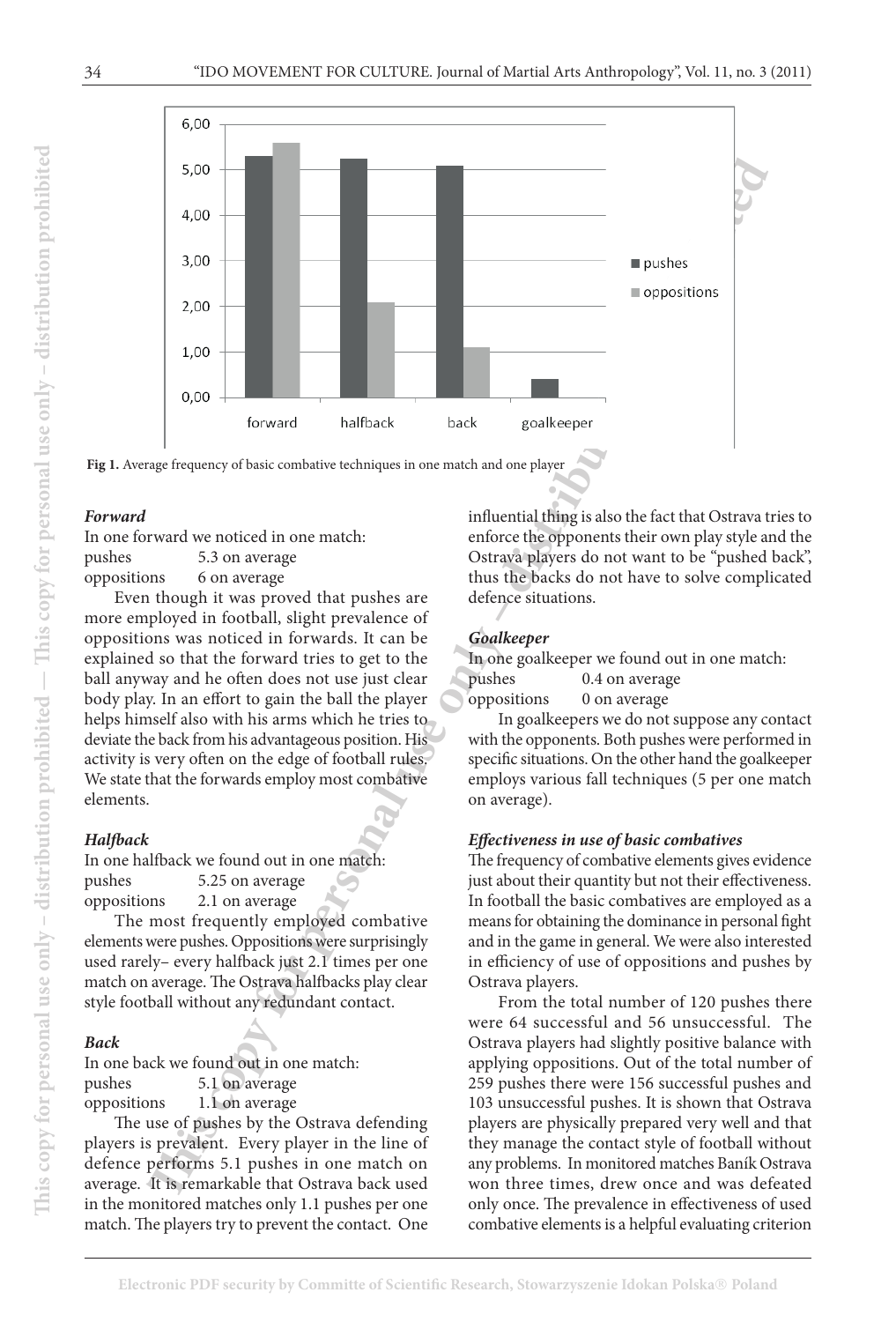|                                      |                                                                                                       | Oppositions    |                                             | Pushes                                                                                                                |
|--------------------------------------|-------------------------------------------------------------------------------------------------------|----------------|---------------------------------------------|-----------------------------------------------------------------------------------------------------------------------|
|                                      | successful                                                                                            | unsuccessful   | successful                                  | unsuccessful                                                                                                          |
| Forward                              | 23                                                                                                    | 33             | 26                                          | 27                                                                                                                    |
| Back                                 | 15                                                                                                    | 7              | 71                                          | 31 <sup>°</sup>                                                                                                       |
| Halfback                             | 26                                                                                                    | 16             | 57                                          | 45                                                                                                                    |
| Goalkeeper                           |                                                                                                       |                | 2                                           |                                                                                                                       |
|                                      |                                                                                                       |                |                                             |                                                                                                                       |
|                                      |                                                                                                       |                |                                             |                                                                                                                       |
|                                      | of sport maturity of the team. From the analysis<br>of effectiveness of use of oppositions and pushes |                |                                             | physically and mentally demanding contact style of                                                                    |
|                                      | in individual play positions (Tab. 3) we conclude                                                     |                |                                             | football have more complicated position compared<br>to teams well prepared in terms of combatives.                    |
|                                      | that it is necessary to improve mainly the skills of                                                  |                |                                             |                                                                                                                       |
| forwards.                            |                                                                                                       |                |                                             |                                                                                                                       |
|                                      | The table with the total number of combative                                                          | References     |                                             |                                                                                                                       |
|                                      | elements according to play positions and                                                              |                |                                             |                                                                                                                       |
|                                      | effectiveness or ineffectiveness (Tab. 3):                                                            |                |                                             | 1. Bartík P. (1999), Úpolové cvičenia a hry na 1. stupni                                                              |
|                                      |                                                                                                       |                |                                             | základnej školy, Univerzita Mateja Bela, Banská Bystrica,                                                             |
|                                      |                                                                                                       |                | 1. Vydanie, 88 s. ISBN 80-8055-285-1        |                                                                                                                       |
| Conclusion                           |                                                                                                       |                |                                             | 2. Bartík P. (2006), Úpoly na 2. stupni základnej školy,                                                              |
|                                      |                                                                                                       |                |                                             | Univerzita Mateja Bela, Banská Bystrica, 136 s. ISBN 80-                                                              |
|                                      | The number of particular combative activities out                                                     |                | 8083-332-X                                  |                                                                                                                       |
| of five monitored matches was:       |                                                                                                       |                |                                             | 3. Bedřich L. (2006), Fotbal - rituální hra moderní                                                                   |
| 120 oppositions (24 in one match)    |                                                                                                       |                |                                             | doby, Masarykova univeryita, Brno, 196 s. ISBN 80-210                                                                 |
| 259 pushes (51.8 in one match)       |                                                                                                       |                | $-3927 - 2.$                                |                                                                                                                       |
|                                      | The character of a football game is created by                                                        |                |                                             | 4. Cynarski W.J., Momola I. (2007), Bezpieczne pady na lekcji                                                         |
|                                      | sport rules that from the combative activities allow                                                  |                |                                             | wychowania fizycznego, "Ido Movement for Culture", vol.                                                               |
|                                      | using mainly pushes. Other basic pushes can be in                                                     |                | 7, pp. 124 -131. ISSN 1730-2064             |                                                                                                                       |
| conflict with the rules.             |                                                                                                       | 5 <sub>1</sub> |                                             | Matoušek F. et al. (1973), Základy kopané. 1. vyd., Olympia,                                                          |
|                                      | The most active post in usage of combative                                                            |                | Praha, ISBN 27-004-73.                      |                                                                                                                       |
|                                      | elements is the forward. In one match it was                                                          | 6.             |                                             | Navara M., Buzek M. (1986), Kopaná (Teorie a didaktika),                                                              |
|                                      | monitored 5.6 oppositions and 5.3 pushes on<br>average. The high proportion of combative elements     |                | ISBN 14-330-86.                             | 1. vyd. Státní pedagogické nakladatelství v Praze, Praha,                                                             |
|                                      | is caused by the active role of the forward in a                                                      |                |                                             | 7. Reguli Z. (2005), Inovovaná systematika úpolov, Telesná                                                            |
| football match.                      |                                                                                                       |                |                                             | výchova a port , 15, 1, pp. 45-47, ISSN 1335-2245.                                                                    |
|                                      | From the point of view of football game                                                               |                |                                             | 8. Reguli Z. (2005), Úpoly a hry [in:] Zborník vedeckých                                                              |
|                                      | tactic it is interesting that in the second half-times                                                |                |                                             | prác Katedry hier FTVŠ UK č. 3. Univerzita Komenského,                                                                |
|                                      | we monitored lower occurrence of oppositions                                                          |                | Bratislava, pp. 36-39, ISBN 80-89197-30-2.  |                                                                                                                       |
|                                      | (13.6:10.4 in one match on average), however there                                                    |                |                                             | 9. Reguli Z. (2008), Biomechanická struktura úpolových                                                                |
|                                      | was higher occurrence of pushes (23.2;28.26 in one                                                    |                |                                             | činností (full text on CD-ROM eclosed) [in:] Sport a kvalita                                                          |
|                                      | match on average). The total sum of combative                                                         |                |                                             | života, Masarykova Univerzita, Brno, p. 130. ISBN 978-                                                                |
|                                      | activities is higher in the second half-times in                                                      |                | 80-210-4716-7.                              |                                                                                                                       |
| general.                             |                                                                                                       |                |                                             | 10. Večeřa K., Nováček V. (1995), Sportovní hry III. Kopaná.                                                          |
|                                      | The combative activities play a big role in                                                           |                |                                             | 1. vyd. OL Print Šlapanice, Brno. ISBN 80-210-1076-2                                                                  |
|                                      | football and physical and mental readiness for                                                        |                |                                             | 11. Vít M. (2005), Aikibudó: Bojová umění jako sportovní                                                              |
|                                      | managing these elements. The player has to be                                                         |                |                                             | aktivita mládeže, [in:] Sport a kvalita života. 1. vyd.                                                               |
|                                      | prepared for the game with his body. The gathered                                                     |                |                                             | Masarykova univerzita, Brno, p. 152. ISBN 80-210-3863-2                                                               |
|                                      | data are related even to the process of training. It is                                               |                |                                             | 12. Votík J. (2003), Fotbal-trénink budoucích hvězd. 1. vyd.                                                          |
|                                      | suitable to insert into the training specific combative                                               |                | Grada Publishing, Praha, ISBN 80-247-0463-3 |                                                                                                                       |
|                                      | exercises that are generally well elaborated by                                                       |                |                                             | 13. Warchoł K. (2003), Combat sports and martial arts in the                                                          |
|                                      | various authors [e.g. Cynarski, Momola 2007; Bartík                                                   |                |                                             | process of physical education - proposals for solutions [in:]                                                         |
| 2006, 1999; Vít 2005; Warchoł 2003]. | We finally state that combative activities have in                                                    |                |                                             | W.J. Cynarski, K. Obodyński [eds.], Humanistic theory of<br>martial arts and combat sports, UR, Rzeszow, pp. 207-211. |
|                                      | nowadays football their own irreplaceable position                                                    |                |                                             |                                                                                                                       |
|                                      |                                                                                                       |                |                                             |                                                                                                                       |

**Tab. 3. The total number of combative elements according to play positions and effectiveness or ineffectiveness**

#### **Conclusion**

We finally state that combative activities have in nowadays football their own irreplaceable position and their managing is an important part of team performance. Team that is not sufficiently ready for

#### **References**

- 1. Bartík P. (1999), *Úpolové cvičenia a hry na 1. stupni základnej školy,* Univerzita Mateja Bela, Banská Bystrica, 1. Vydanie, 88 s. ISBN 80-8055-285-1
- 2. Bartík P. (2006), *Úpoly na 2. stupni základnej školy*, Univerzita Mateja Bela, Banská Bystrica, 136 s. ISBN 80- 8083-332-X
- 3. Bedřich L. (2006), *Fotbal rituální hra moderní doby,* Masarykova univeryita, Brno, 196 s. ISBN 80 -210 -3927 -2.
- 4. Cynarski W.J., Momola I. (2007), *Bezpieczne pady na lekcji wychowania fizycznego*, "Ido Movement for Culture", vol. 7, pp. 124 -131. ISSN 1730-2064
- 5. Matoušek F. *et al.* (1973), *Základy kopané.* 1. vyd., Olympia, Praha, ISBN 27-004-73.
- 6. Navara M., Buzek M. (1986), *Kopaná (Teorie a didaktika),*  1. vyd. Státní pedagogické nakladatelství v Praze, Praha, ISBN 14-330-86.
- 7. Reguli Z. (2005), *Inovovaná systematika úpolov*, Telesná výchova a port, 15, 1, pp. 45-47, ISSN 1335-2245.
- 8. Reguli Z. (2005), *Úpoly a hry* [in:] Zborník vedeckých prác Katedry hier FTVŠ UK č. 3. Univerzita Komenského, Bratislava, pp. 36-39, ISBN 80-89197-30-2.
- 9. Reguli Z. (2008), *Biomechanická struktura úpolových činností* (full text on CD-ROM eclosed) [in:] *Sport a kvalita života*, Masarykova Univerzita, Brno, p. 130. ISBN 978- 80-210-4716-7.
- 10. Večeřa K., Nováček V. (1995), *Sportovní hry III. Kopaná.*  1. vyd. OL Print Šlapanice, Brno. ISBN 80-210-1076-2
- 11. Vít M. (2005), *Aikibudó: Bojová umění jako sportovní aktivita mládeže*, [in:] *Sport a kvalita života*. 1. vyd. Masarykova univerzita, Brno, p. 152. ISBN 80-210-3863-2
- 12. Votík J. (2003), *Fotbal-trénink budoucích hvězd.* 1. vyd. Grada Publishing, Praha, ISBN 80-247-0463-3
- 13. Warchoł K. (2003), *Combat sports and martial arts in the process of physical education - proposals for solutions* [in:] W.J. Cynarski, K. Obodyński [eds.], *Humanistic theory of martial arts and combat sports*, UR, Rzeszow, pp. 207-211.